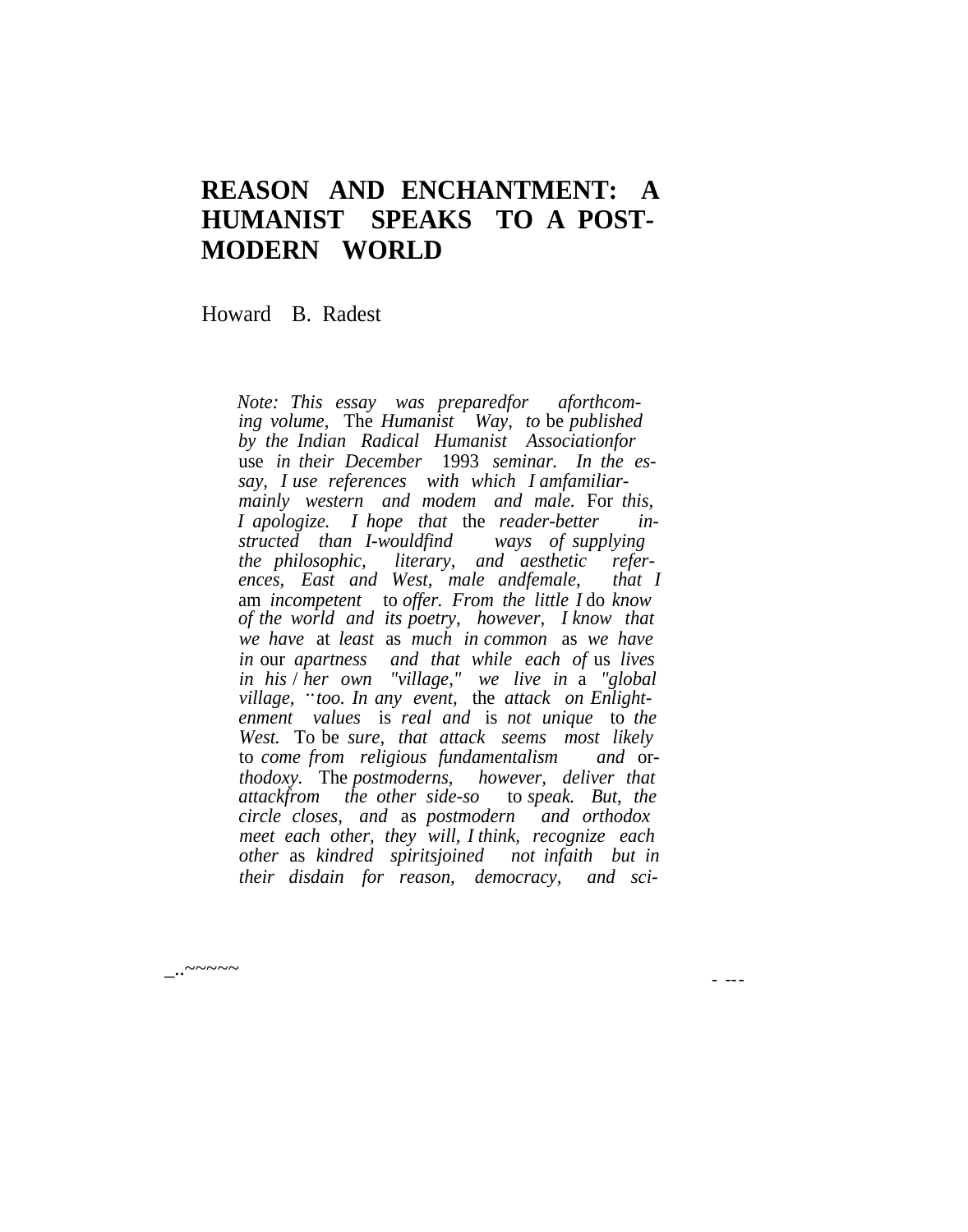*ence and in their fragmentation of the human race. Against this, the Humanist must recover reason, often saving itfrom its friends* as *much* as *from its enemies.*

I am a "white, middle class, western male," and I do not apologize for that. I am a Humanist, and I do not apologize for that, either. I was trained as a philosopher and in the liberal tradition. And, I am not convinced that these lead me, necessarily, in the pathways of error and evil. Now I do not deny that racism, male chauvinism, ethnocentrism, and other sins of "modernity" are intellectual and moral disasters. But, I didn't need the postmoderns to tell me this. An Enlightenment conscience long ago taught me to confront these disasters. Many of us liberal middle-class types, inspired by Enlightenment ideals, have been engaged personally, politically and intellectually over the years with just these issues. Nor do I deny the possibility of self-delusion which turns *my* position into *the* position, *my* world into *the* world. I understood Marx very well when he spoke of "false consciousness," or Weber when he spoke of "ideology." I didn't need the postmodems for that, either. But, I deny that I am selfdeluded-wouldn't anyone?-and insist that rationality, freedom and equality are both essential and universal values and that science and democracy are both essential and universal institutions. Yes, these are *my* values and visions, but they are confirmable beyond *my* subjectivity, *my* culture, *my* history. In *my* culture, *my* history. I retain, in other words, a sense of objectivity particularly since I have seen what a reasonless passion for "Race" and "Blood" and "Kultur" (always revealed by the use of upper-case letters) have done to us and are doing to us-holocaust, ethnic cleansing and religious wars. Having declared myself, therefore, let me in what follows take this paragraph apart (I, too, can "deconstruct"), particularly in the light of what is gen-

-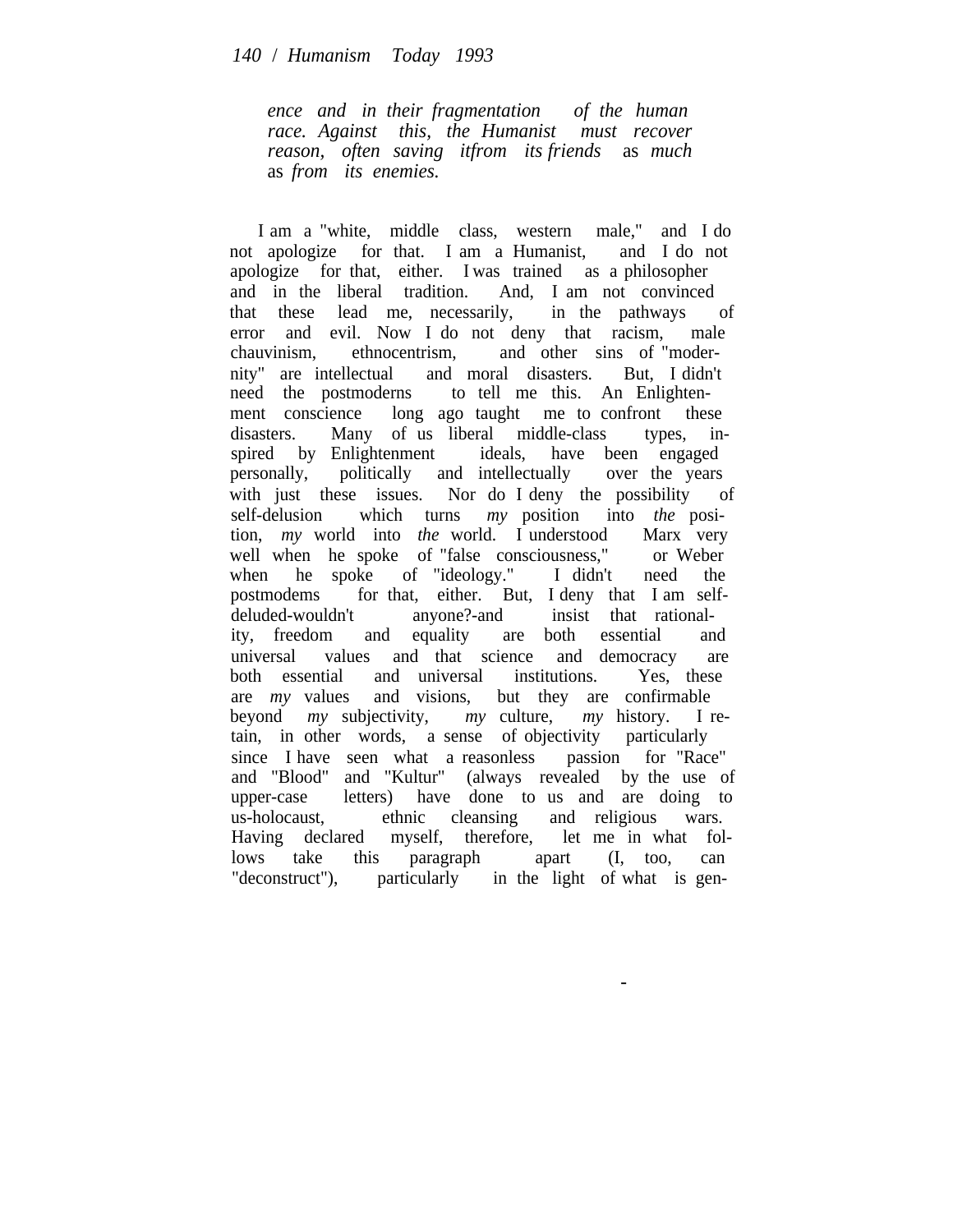erally called the postmodern rejection of Enlightenment (Le., modern and Humanist) values.

I begin with a prejudice. The more I encounter the so-called "postmodems" (e.g., Derrida, Lyotard, Foucault, Rorty, Heidegger, et al.), the less I am taken with them. To begin with, their language-despite their pretentiousness about "words," "archeology" and "deconstruction"-is deliberately (or so it seems to me) designed to confuse and mislead. The disdain of reason, after all, reveals itself in how we speak, in our grammar and syntax. All too often, their "truth," if any (they deny the possibility, meaning, and/or notion of "truth" including their own), is masked by inordinately massive verbal surroundings which serve only to hide us from each other, to hide ideas from inquiries. There may be a discovery or two to be found in their views, but these remain hidden, too, deliberately hidden, I think. And, like the university sophomore who has come upon a new "discipline"-the first-year psychology student comes to mind-postmodern language conveys an impression of profundity, as if to speak "clearly and distinctly" (following Descartes, the arch-villain of reason and "foundationalism") could only be to speak superficially. This is all the more ironic since the postmodern claim is to strip away "metaphysics" -variously the "end" or "completion" of philosophy if Heidegger be believedin order to retum to "Being." The postmodern style boasts, instead, that it worships at the altar of myth, poetry and metaphor. That the country of Descartes, Voltaire and Rousseau should produce such linguistic escapades is sad; that the country of Goethe and Schiller should produce such linguistic obfuscations is funny. Most pathetic of all, the great pre-postmodern hero, Friedrich Nietzsche, was-whatever his madness-a genuine master of language, rhythm and metaphor. His descendants, or those who claim to be, are not.

If postmodem language displays a disrespect for persons and ideas, the notions that are conveyed-

-..------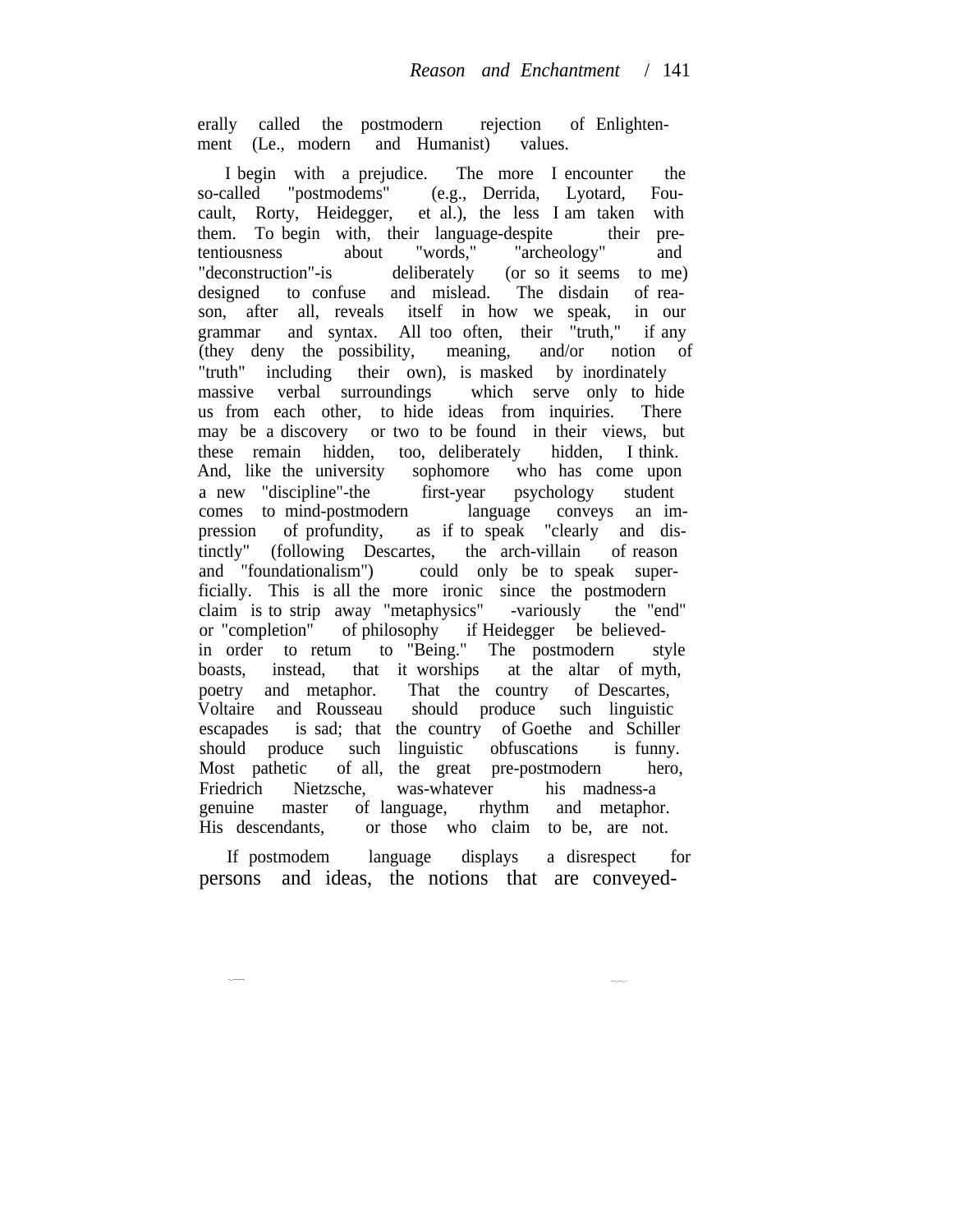when I conquer my impatience and dig for them-are more seriously doubtful. So, I must conquer my impatience if only because all too many of us, having despaired of the world and its problems, are beguiled by postmodemism and other fads like "new age" philosophy. In common, for all their differences, they fascinate by their disdain for the inherited world. They appeal to our distrust of the competence-or seeming competence-of that inheritance, repeating the familiar litany of failures of science, of technology, of democracy. We look to these fads-to just about anything-that promises a response to the terrors of our experience, desperate for any response.

Briefly, what is it that we hear? Universal claims of any and all sorts are at fault simply because they are universal, and so the Enlightenment with its grand dream of "all" persons is only false, at best a "local" event. This, I am told by the postmodernist, is rooted in the great error of "foundationalism," the arrogance of searching for a unifying and common notion or principle that can characterize literally everything. A counsel of humility, no doubt-as if events do not teach humility every day-but the postmodernist takes the matter beyond sensibility to ontology. Thus dismissed is the great revolutionary trinity-liberty. equality and fratemity-and the great physical imagery of space, time and movement. To be sure, in a pluriform world, a certain hesitation about universal claims is advisable as is a certain respect for differentiation and othemess. But, I did not need the postmoderns to tell me that I am "human, all too human," or to remind me of the imperfections of knowing.

We hear more. Scientific claims of truth, according to the postmodernist, are at best commonly held opinion-even social opinion-since science is, after all, only another cultural narrative, another metaphor. This is, of course, to confuse theory-creation with literature, insight with verification, and to ignore the history of the sciences-but that's all right, too, since we are also

----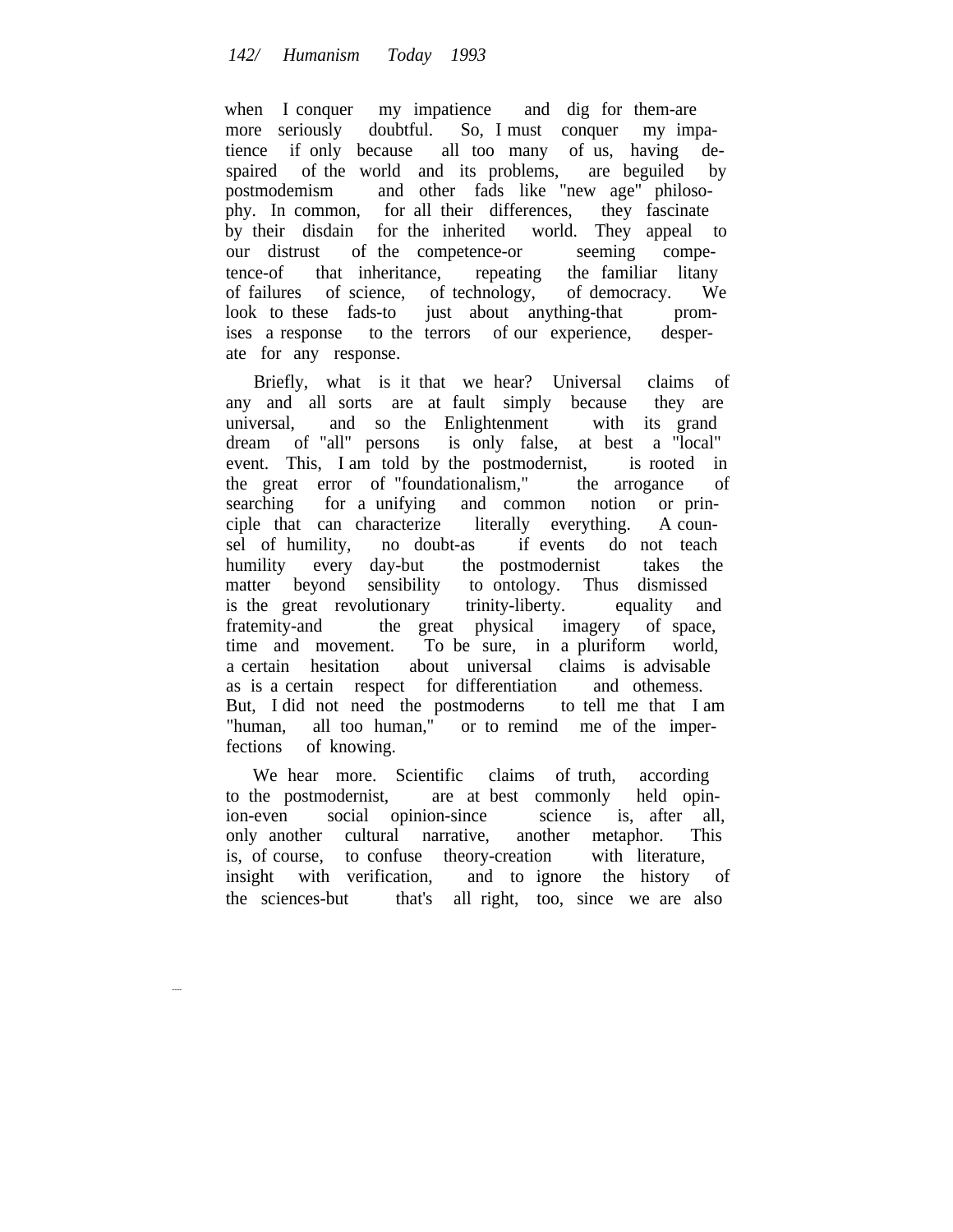told that history is but another metaphor and therefore suspect as well. The fact is that theory is always being challenged and that the challenge is not merely politicalor idiosyncratic but ontological, arising from "what is." So, even a postmodem walks on the ground, breathes oxygen, drinks water, understands perspective and distance, distinguishes hard and soft, solid and liquid;<br>that is, the postmodern encounters "what is" just like that is, the postmodern encounters we more ordinary souls, and it is the "what is" that initiates, grounds and tests theory. Even a postmodern can hear a child in pain, see a man starving, a woman abused. Even a postmodem uses a printing press and a technical distribution system. The world-not my world-turns false theory out, just as "special creation" and "spontaneous generation" and "geocentrism" were turned out and not merely replaced-not merely one story following another as tastes change. And if the sciences have arrogated a monopoly of truth-or better, if scientists have been encouraged in their arrogance for political and mythic reasons-I did not need the postmoderns to tell me that truth is where you find it and where it finds you-and not always in a laboratory or formula. Yes, I know my Newton and Darwin. But, I have read my Hamlet, and I know my Freud and my Goethe, too-the truth of poetry and yes, "there are more things in heaven and earth than are dreamt of in your philosophy, Horatio."

Yet another postmodern notion: freedom is a Western moral idea so that if another culture wishes to keep its priests and shamans and head-men (note that it is mostly men that are referred to despite a postmodem nod to the feminine), why then, freedom is as good as slavery, only different, and as the French say, *"vive la* difference." (Of course, the postmoderns-more pretension-spell it "differance.") The magic word is "community." But little is said about the differences between oppressive and liberating community, little is said about the community that grows persons and the community that defeats them. Community, in other words. is not

-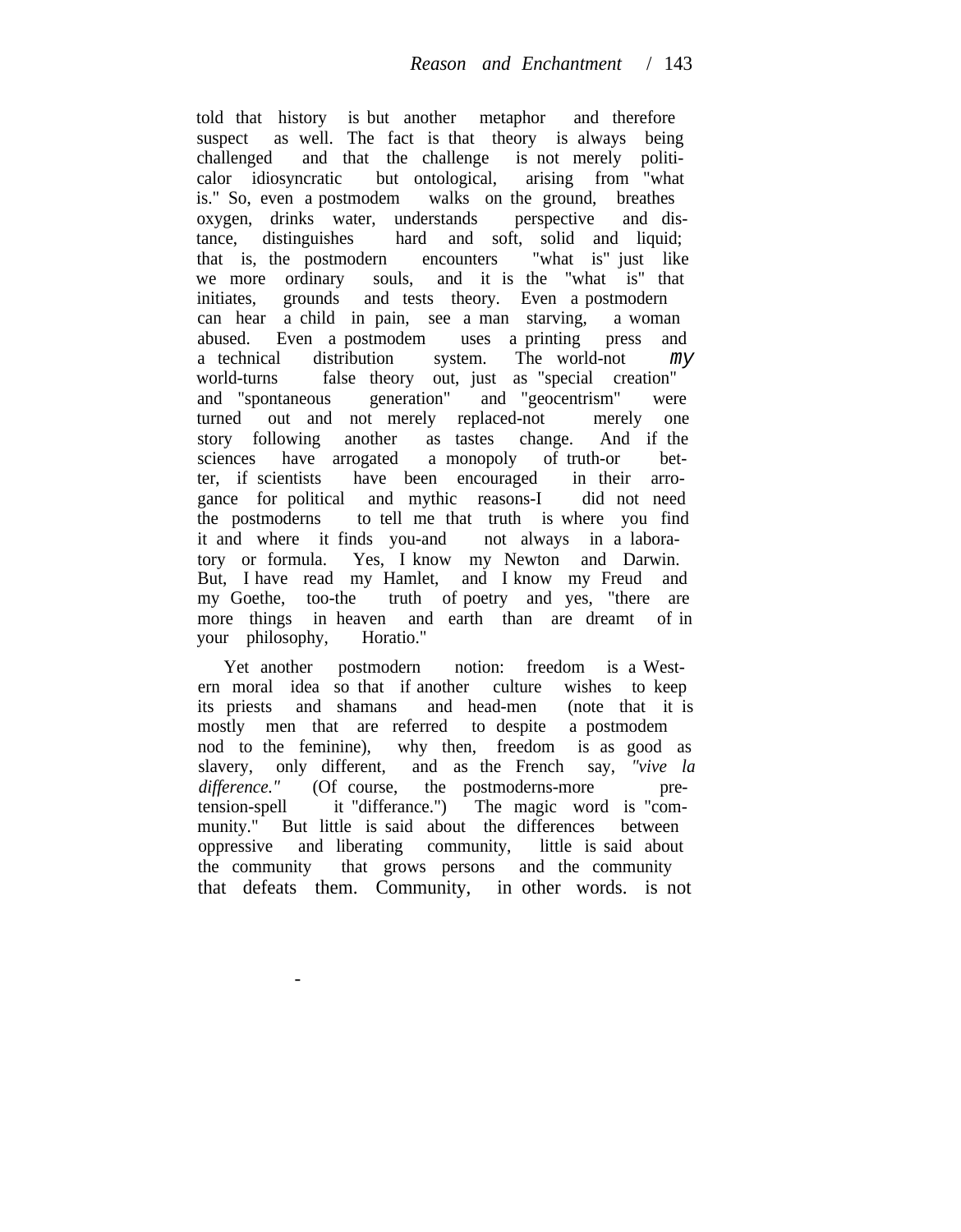an end in itself and must come to judgment. But how shall we judge? Without foundations (criteria, standards), after all, any community is equivalent (morally, politically) to any other. Relativism runs wild. Thus, something serious is at stake, much more than a matter of taste or a troublesome rhetoric. And all the talk of "community" fails to address what is lost in that idolatry of difference.

The attack on principle, on science, on freedom coagulates around a disdain for reason which is known as "arid" reason. That this attack confuses reason, rationality, rationalism, and reasonableness is hardly noticed. Postmodems here are in accord with those fundamentalists of reason who are merely dogmatists disguised as rationalists. Both buy into the reduction of reason to mere formalism, a mistake of major proportions. Of course, mathematics and logic are not to be sneered at, but these do not exhaust the ranges of rationality. It is as if Hegel (anotherwestem white male) had not already attacked and subverted a narrowed univocal reason. It is as if Bertrand Russell and Charles Peirce had not already opened the doorway to an enrichment of reasoning. It is as if Mill had not offered an experimental logic and Dewey a generous notion of inquiry. That the poet, too, is a devotee of reason is ignored-yet how would a poem be if its inner logic vanished and if it were merely an unconnected and unintended grab-bag of syllables and letters? For the postmodem, the dialectic of Apollo and Dionysus an-<br>nounced by Nietzsche is severed, and a warfare benounced by Nietzsche is severed, and a warfare between reason and passion is declared. So, rationality is merely the ultimate Western male value, the ultimate Enlightenment value, the ultimate "modern" value, and as such is merely the figure of some local narrative, and a poor one at that, given the pretensions of reason and its failures.

Just at this point, the Humanist enters. I do not deny the chastening acid of criticism, earned criticism. I confess that reason has, alas, been permitted to de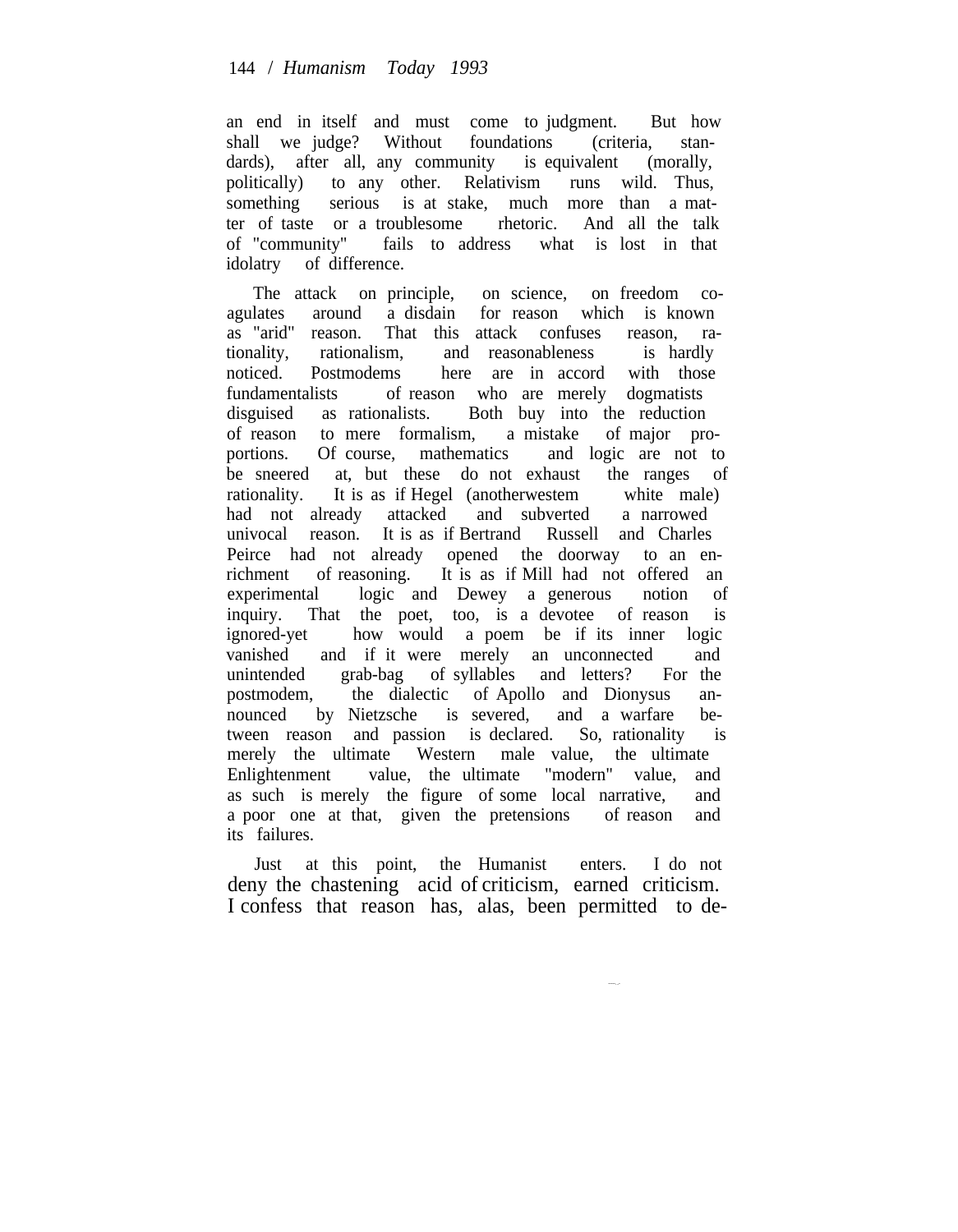scend into rationalism. If reason has been arid, too many Humanists have made it so-the postmodern indictment is not invented out of whole cloth. I confess that the instruments of reason-dismissed as mere<br>"instrumental rationality"-have been abused and have "instrumental rationality"-have been abused and have abused us: by permitting us to think of ends and values, dreams and hopes, as only arbitrary, as surd and absurd. So nature is, literally, de-valued, devoid of values, and we are left adrift in a cold and heartless ocean of reality. I confess, too, that the outcomes of reason have, as often as not, merely served the least desirable of us, the least desirable of our purposes like conquest and greed and ego. Yet, though I confess I will believe, there is wisdom even for the Humanist in the Roman notion of the "church of sinners."

"Two things," said Kant, "strike me with awe: the starry heavens above and the moral law within." What, then, does this belief come to, this belief in reason in spite of its faultiness and its abuse? I consult my experience of reason, and what do I find? First, and above all, reason is a seductress. I am fascinated by the pathways along which I am led by her. I hunt the stars-not only as the lover, the romantic, in a still and darkened night-but in all the vast and wondrous array of space and time. I imagine moments of creation, massive release of energies and massive occurrence of event. I look within, led by reason to the "reasons of the heart," to the structures of give and get, stimulus and response, desire and joy. I look around, again fascination, at the varied movements and developments of the persons I encounter, the dance of their lives. They do this rather than that and I want to know why, need to know why. And all of this "blooming buzzing confusion" enters my grasp. Yes, all of this "is" but it also "means." I am driven to penetrate that meaning. I am empowered in my reason to grasp the world, to paint the world-picture over and over again, to unite and separate, to conjoin and distinguish, to connect and sever. And all of this. all this putting together and taking apart is the

- ---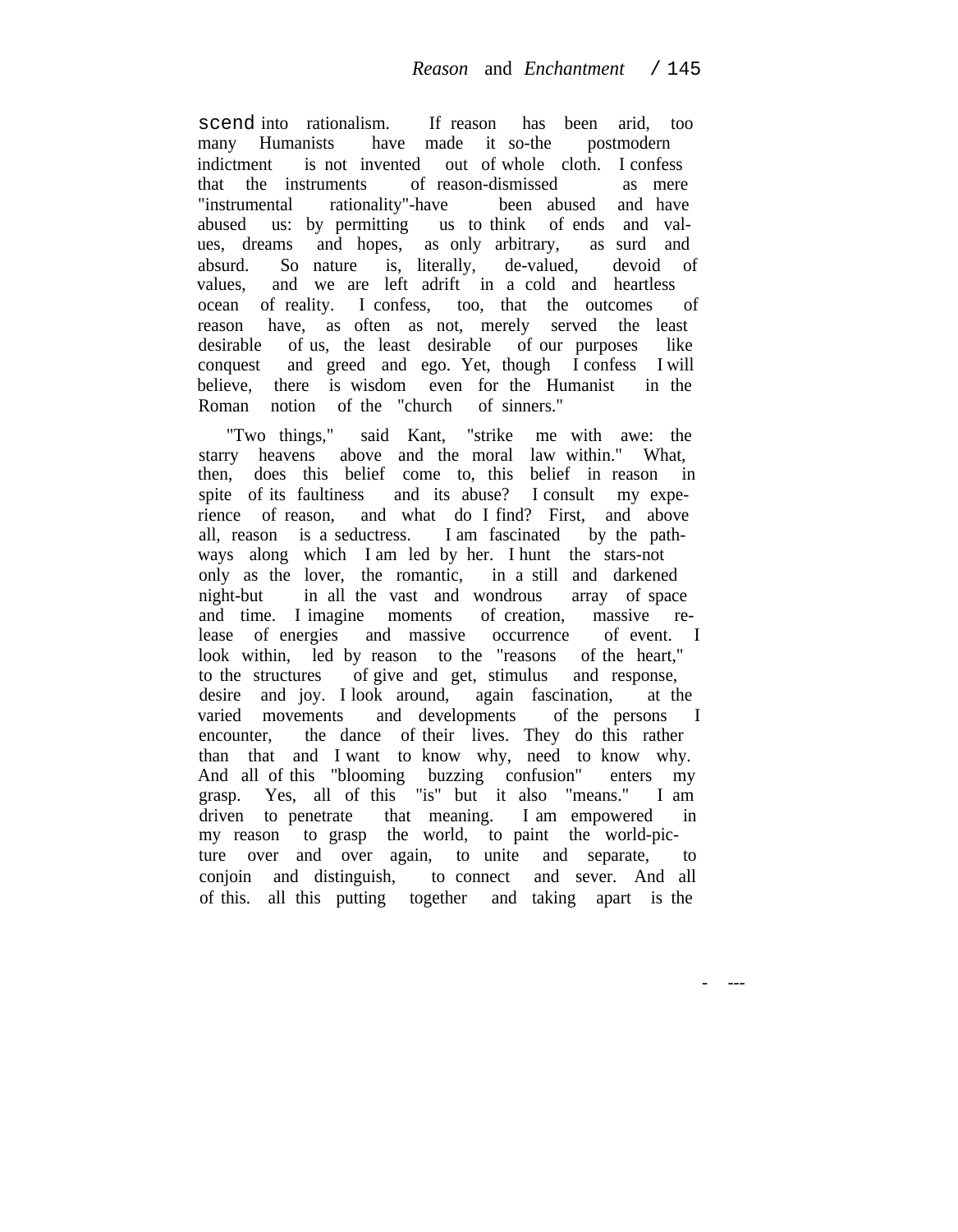work of reason, the leading-out and leading-to of reason. And when all of this accrues in a vision, an intuition, a grasp-the world is this way or that, people are this way or that, I am this way or that-reason whispers, "enjoy, but hold a moment. Is this really the way it is?" And that next-question is also a fascination, a fascination of reasoning, another leading-out and leading-to.

Reason, you see, is a passion, not the only passion, to be sure. I do not reason for no reason. I have my desires, hopes, motives, dreams, ideals. . .I have my "reasons." And yet, I doubt, am anxious, am frustrated. So my "reasons" face my reason, must face my reason which, as with any passion, cannot be evaded. I want to know the security, the truthfulness, of my "reasons." It is not enough to feel secure, to feel sure. I have been disappointed often enough when my feeling-sure tumed to ashes, when my feeling-secure turned dangerous. I want to be assured, so I am driven to reasoning. At times, of course, reason is uninvited, an intruder from within. I prefer to feel sure and resent my doubt, suppress my doubt. I enjoy my blindness-at least for a time and at least until time catches up with me. But even here-to reason, not to reason-I am embedded in passions, conflicted passions. At any rate, I am not a piece of machinery, and reason is not turned "on" or "off' at the touch of a switch.

Reason is corrosive, and that is its discomfort. Just when I am settled, the voices of reason are heard, insist on being heard. Comfort and discomfort are at play on the field of reason and I cannot rest. Perhaps this explains the disdain of reason, the anger at reason. It can be harsh about what is most dear. It is never easy to surrender a dream, to deny a love. Yet reason with its vocabulary of "truthful" and "false," of "coherent" and "incoherent," of "fitting" and "in-apt," asks me for just of "fitting" and "in-apt," asks me for just such surrender when dream and love and hope are falsified, incoherent. in-apt. Typically. Iresist and grow all the stronger in my refusal to surrender, like the